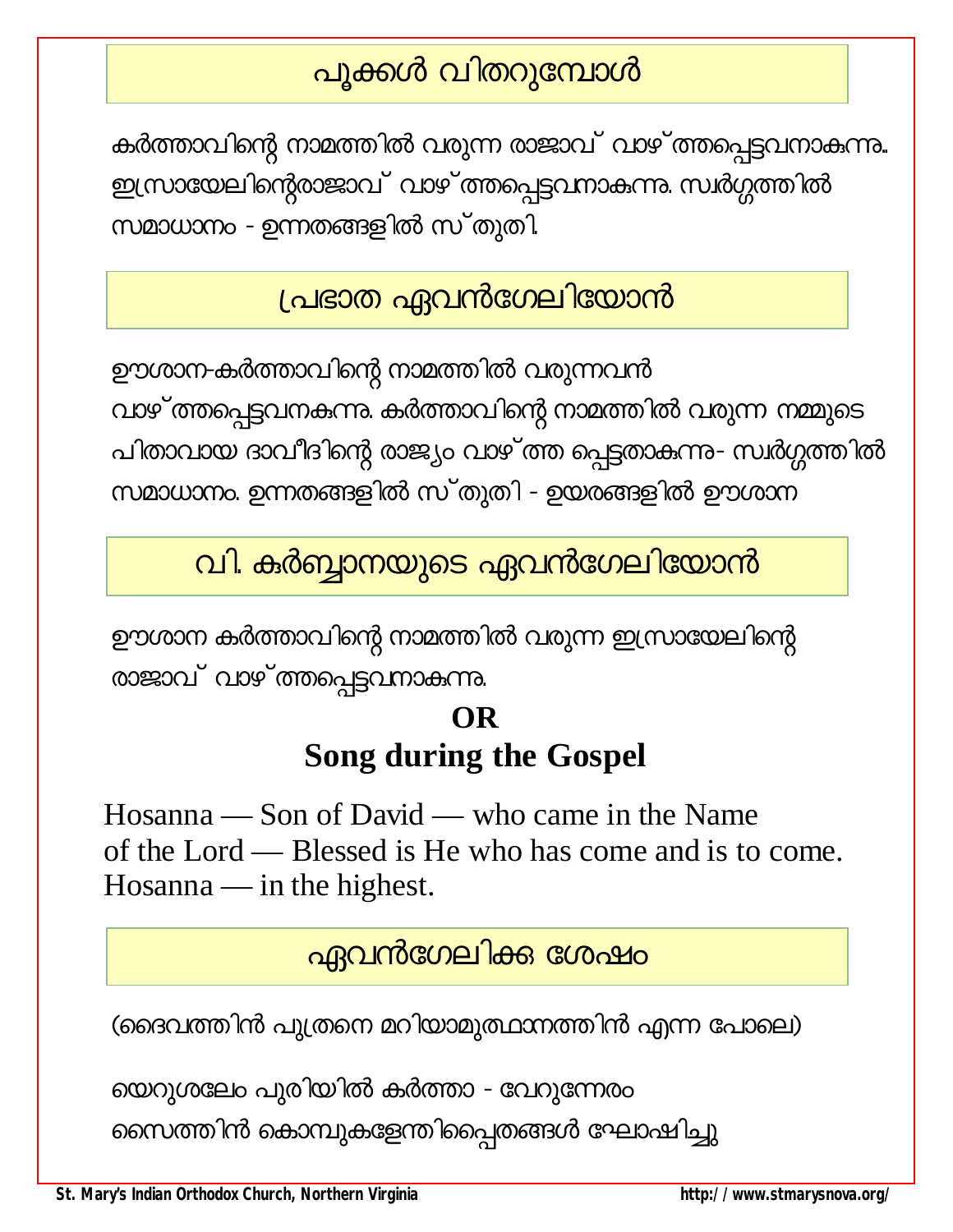ദാവീദു സുതാ! നരരക്ഷ - യ്ലാഗതനേ! ദാവീദീശാ! വന്നാലും ദൈവാത്മജനേ നീ മേലാകാശങ്ങളിലൂശാന താഴെയഗാധങ്ങളിലാനന്ദം ദൂതസമേതം വരുവോനം വന്നോനം ധന്യൻ

### കാസോലിക്കി

മാർ യാക്കോബ് ( ഉണ്ണികളാർത്തു .. എന്ന പോലെ )

1. വാനോരാർത്താരീശൻ ശുദ്ധൻ ശുദ്ധൻ ശുദ്ധൻ ഗർദ്ദഭമേറീട്ടേറുശലേമാർന്നോൻ പരിശുദ്ധൻ

2. പാടിൻ പാടിൻ പാടിൻ പുത്ര സ് തോത്രം നിത്യം സ് തോത്രം മാത്രം നിൻ കർത്തവ്യം മൗനം വേണ്ടാ

3. സെഹ്യോനേ! ഹാ! നിന്നാൽ മന്നൻ തള്ളപ്പെട്ടു ഊശാനയാൽ കീർത്തിച്ചീടും സഭയേ! ഭാഗ്യം

4. ബാലന്മാരും വൃദ്ധന്മാരും പട്ടക്കാരും സ്ത്രീ പുരുഷന്മാരുശാനയാൽ വാഴ്ത്തീടുന്നു

#### ഹൂത്തോമ്മോ

കുട്ടികളൂശാനകളാലും കൊമ്പുകളാലും സ്തുതി പാടി ഞങ്ങളുമട്ടഹസിക്കന്നു ദാവീദുസുതന്നൂശാന കർത്താവിൻ തിരു നാമത്തിൽ വന്നീടുന്നോനതി ധന്യൻ ഞങ്ങൾക്കം മൃതരായോർക്കം മശിഹാ നൽകുക പരിഹാരം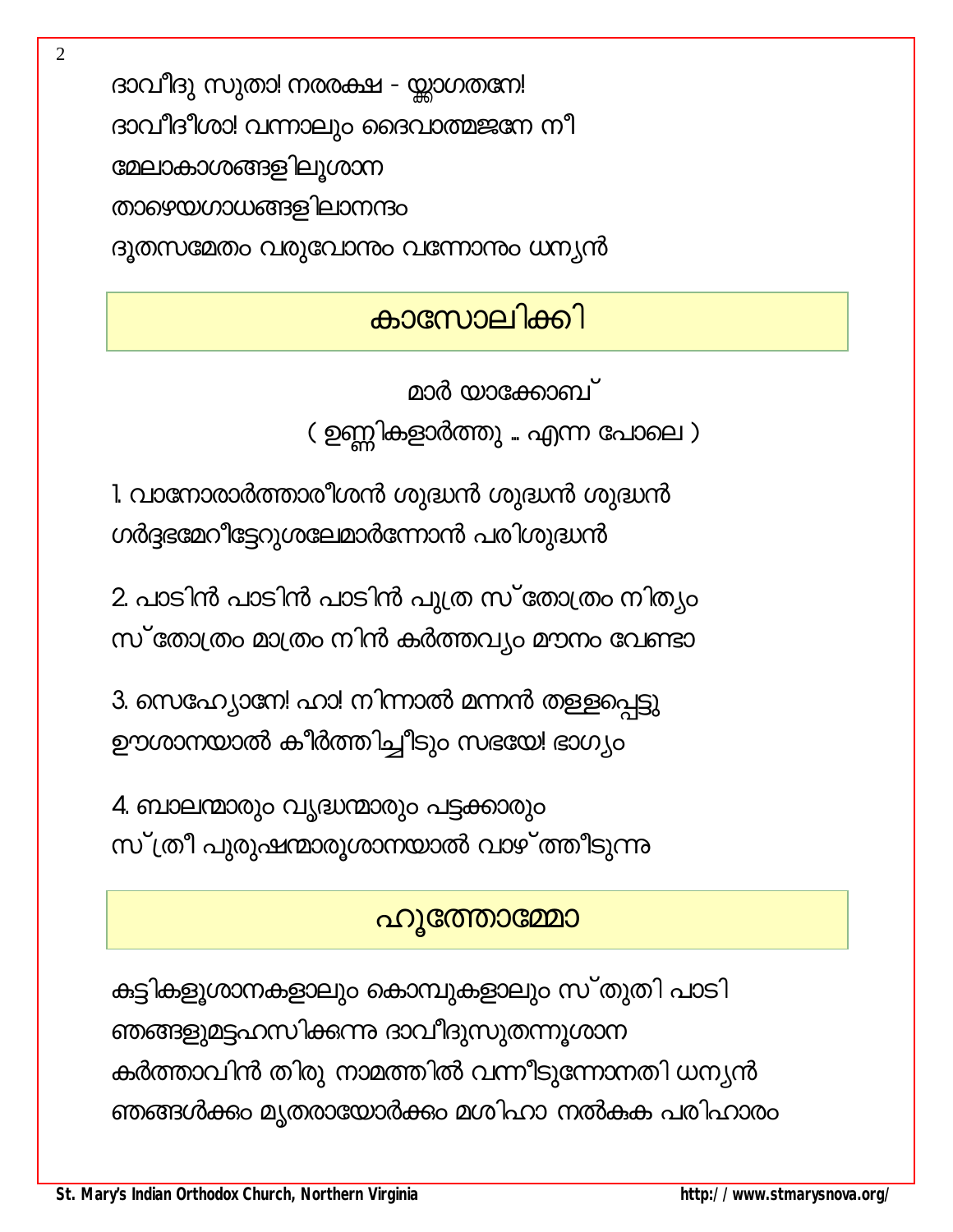### ഊശാന പ്രദക്ഷിണ ഗീതം

3

വന്നവന്നും, വരുവോന്തമഹോ ധന്യൻ നിഖിലേശാ സ് തോത്രം

ഊശാന, ഊശാന, ദാവീദാത്മജനൂശാന

ഊശാന, ഊശാന, ദാവീദാത്മജനൂശാന

ദാവീദാത്മജനൂശാന

ഊശാന, ഊശാന, ദാവീദാത്മജനൂശാന

നിബിയന്മാരുടെ തിരു നിവഹം നട കൊള്ളുന്നു പുരോ ഭൂവിൽ

യേറുശലേമിലെ വന്മലമേ-

ലോരുകിലെന്നെ ആരേറ്റി

വര വാഹനനായ് പുരി പൂകം

പര സുതനേ ഞാൻ കാണുന്നു

ശ്ലീഹന്മാരുടെ ദിവ്യ ഗണം

പിന്നണി ചേർന്നു വരുന്നല്ലോ

ഊശാന, ഊശാന, ദാവീദാത്മജനൂശാന

സൈത്തിൻ കൊമ്പുകളേന്തിയിതാ

പിഞ്ചു കിടാങ്ങൾ പാടുന്നു

ഭൂ സ്ഥർഗ്ഗങ്ങളിലൂശാന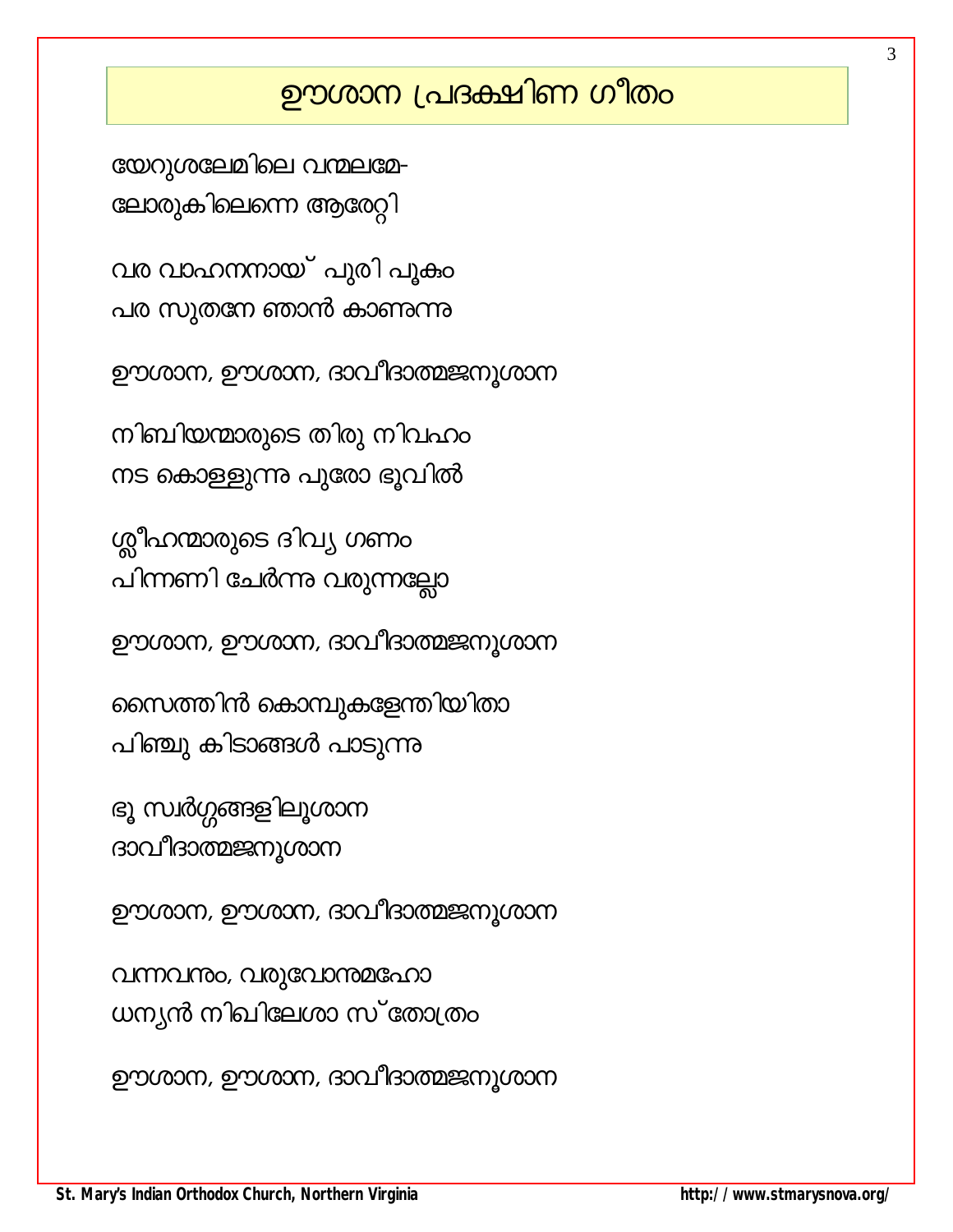Who did raise me up the mount Jeru-salem, the holy hill. Hosanna — Hosanna! Hosanna — Son of David! Son of God, to the city ride Mounted on a colt I see. Hosanna — Hosanna! Hosanna — Son of David! Prophets' holy band I see Walking in front of the King Hosanna — Hosanna! Hosanna — Son of David! Sacred band of Apostles Closely follow Him behind Hosanna — Hosanna! Hosanna — Son of David! Olive branches holding high Little children sing and praise Hosanna — Hosanna! Hosanna — Son of David! Earth and Heaven Hosanna! Hosanna, Son of David! Hosanna — Hosanna! Hosanna — Son of David! He who came and is to come, Blessed Lord, praise unto Thee! Hosanna — Hosanna! Hosanna — Son of David!

4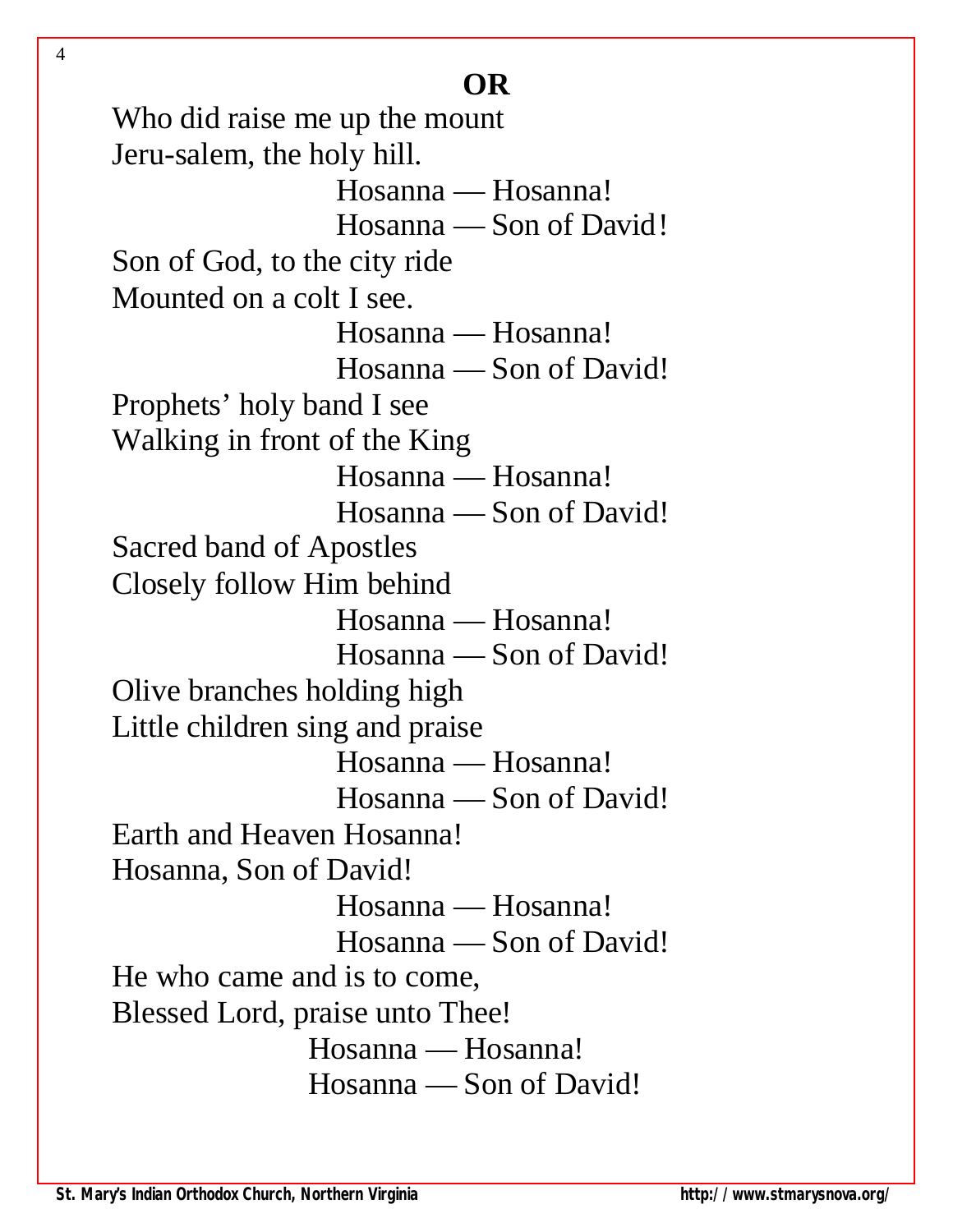### കരുത്തോല വാഴ്`വ്

- 1 ഒലിവീന്തൽ തലകളെടുത്തൂശാന ശിശു ബാലന്മാർ പാടിക്കീർത്തിച്ചോൻ ദേവാ ദയ ചെയ്തീടണമേ
- 2. ക്രുബ ഗണം ഭ്രമമൊടു പേറീടുമ്പോൾ ഗർദ്ദഭമേറ<sup>1</sup>ട്ടേറുശലേമാർന്നോൻ ദേവാ ദയ ചെയ്തീടണമേ
- 3. യേറുശലേം പുരി പൂകീടുന്നേരം മധുരാരാവം ശിശുഗണമർപ്പിച്ചോൻ ദേവാ ദയ ചെയ്തീടണമേ
- 4. ഗിരി സൈത്തിൽ നിന്നേറുശലേമോളം ശിശു ബാലന്മാ-രൂശാന പാടിയ ദേവാ ദയ ചെയ്തീടണമേ

ബാറെക് മോർ ശുബ് ഹോ...മെന ഓലം

5. വിനയത്താൽ രക്ഷയെ നൽകിയ സൂനോ യുവശിശു വൃദ്ധന്മാർ സ്തുതി ചെയ്വോനേ ദേവാ ദയ ചെയ്തീടണമേ ബാറെക് മോർ

കക്കിലിയോൻ

<u>(4 -ാം രാഗത്തിൽ)</u>

ഈശാ നാഥാ പരെങ്ങും തിരു നാമം മഹനീയം ഹാലേലുയ്യാ നിൻ മഹിമാവിനെ ഗഗനതലത്തിന്നരുളീ നീ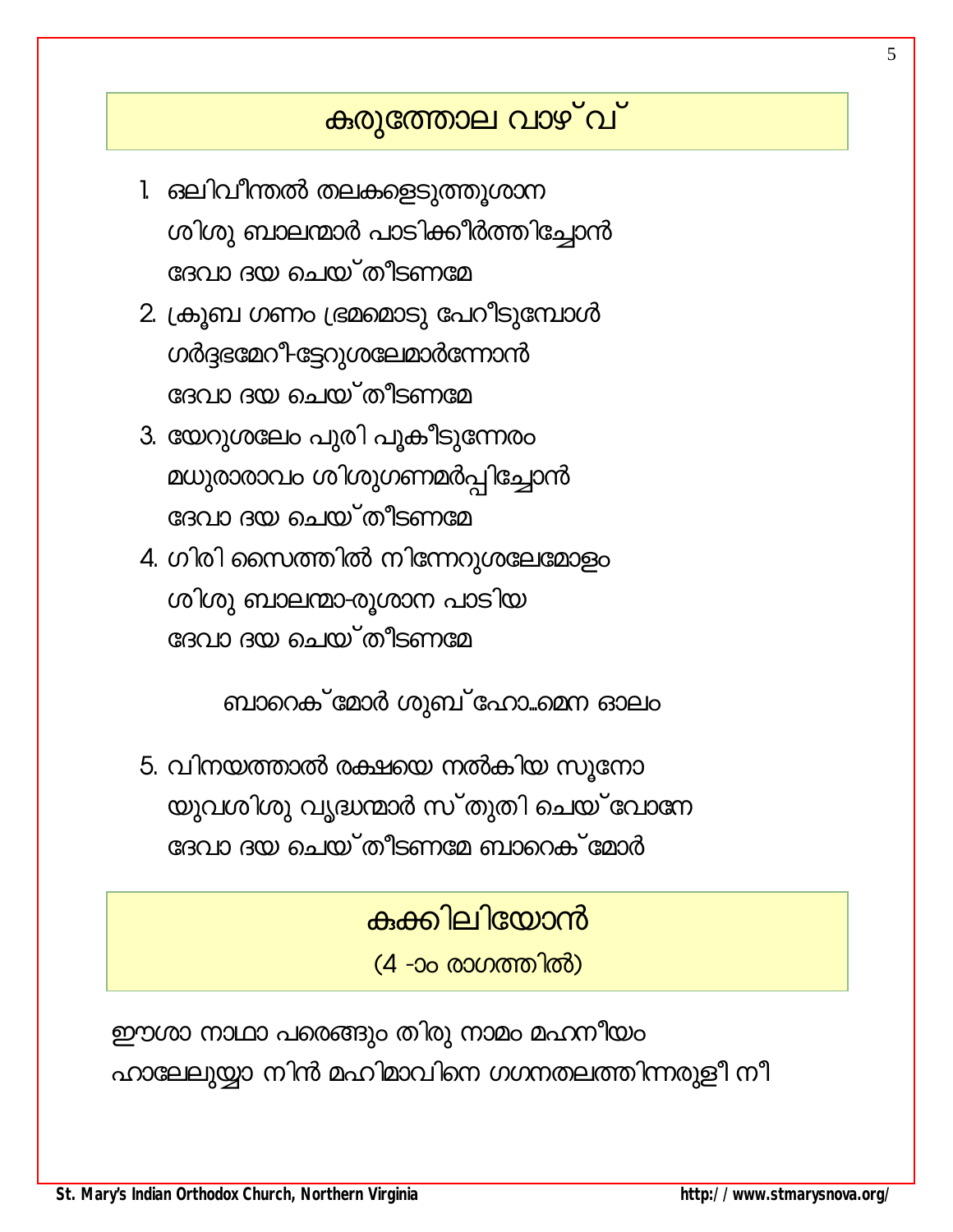നീ ബാലക യുവ വദനത്തിലൊരുക്കി നിൻ സ്തുതിയെ ഹാലേലുയ്യാ വൈരികളാമെതിരാളികൾ മായും ബാറെക് മോർ, ശുബ് ഹോ...മെന ഓലം

### ൶ക്ബാ

ശ്ലോമ്മോ സീയോനോടറിയിക്കുന്നോനേ യേറുശലേമിൻ ശമദാതാവേ ഉന്നത പർവ്വതമേകി പൂകക മേന്മ നാദമുയർത്തി കെല്പോടവളോടുൽഘോഷിക്ക പ്രോക്തം നിന്നപദാനം മഹനീയം നീ ദൈവത്തിൻ പത്തനമല്ലോ

ഇസ്രായേലിനു ശമനവുമന്യ ജനത്തിൻ തനയയ്ക്കനിശം ശാന്തിയതും രക്ഷയുമുദയം ചെയ്യട്ടെ

<u>പ്രാർത്ഥന കഴിഞ്ഞ്</u>

കക്കിലിയോൻ

(4 -ാം രാഗത്തിൽ)

വാഴ് ത്തുക കർത്തനെ യേറുശലേമേ - ഹാലേലുയ്യാ വാഴ് ത്തുക സീയോനേ നിൻ ദൈവത്തെ ബാറെക് മോർ, ശുബ് ഹോ..മെന ഓലം

# <u>എക് ബാ</u>

യേറുശലേമേ പരമാനന്ദത്തോടാഹ്ലാദിക്ക-

സീയോൻ തൻ പ്രിയരേ! സതതം മോദമൊടാഘോഷിക്ക

സർവ്വ ജനത്തെയുമാളും മശിഹാ സേനാധീശൻ

St. Mary's Indian Orthodox Church, Northern Virginia

http://www.stmarysnova.org/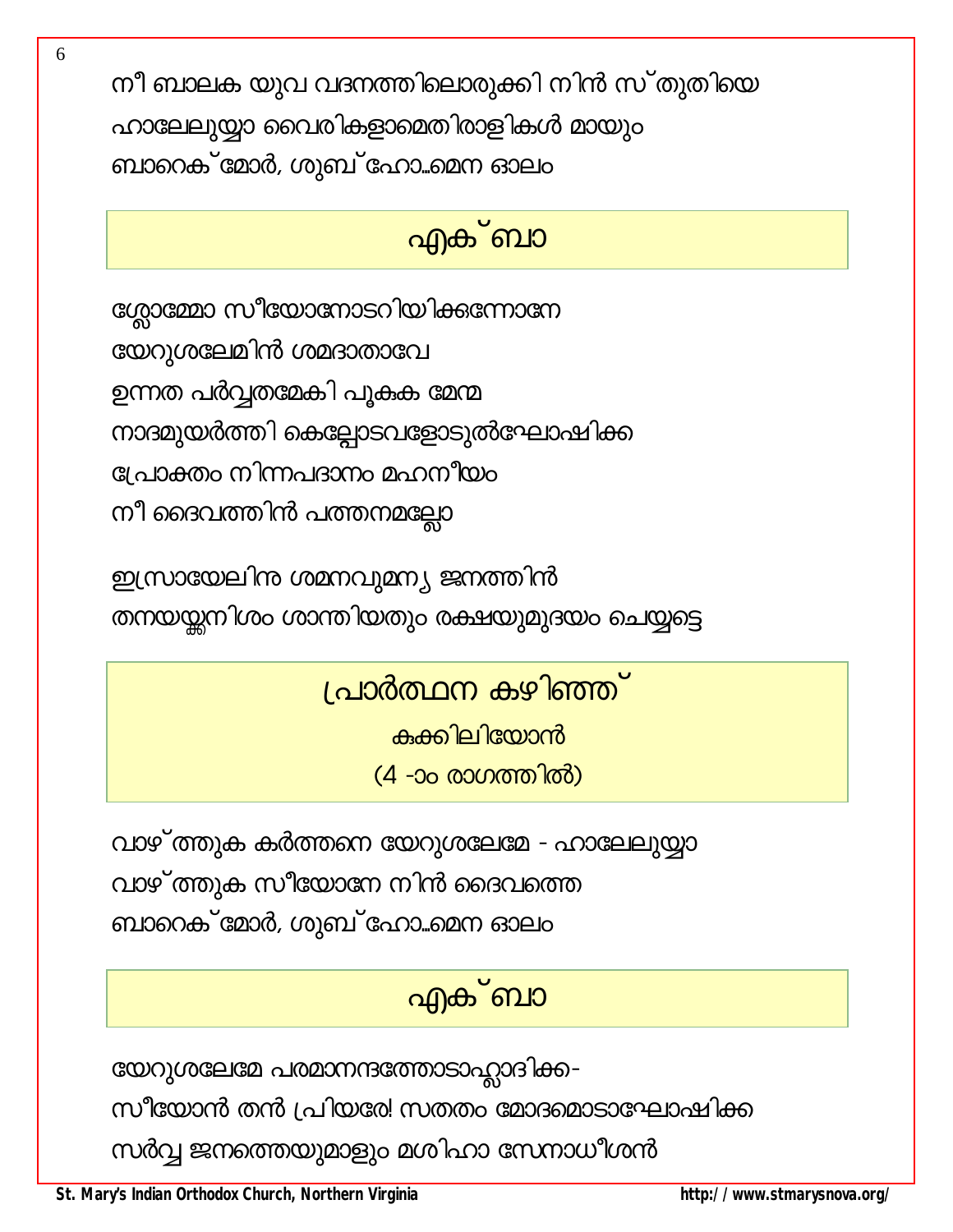വൈരിമദം ധ്വംസിപ്പാൻ ഗർദ്ദഭ വാഹനനായെഴുന്നെള്ളുന്നു കർത്താവിൻ സൃഷ്ടികളേ ദേവാധീശനെ വാഴ് ത്തിൻ നിത്യം വാഴ്ത്തി സ്തോത്രം ചെയ്യുവിനെന്നേവം തൻ പേർക്കായ് നാമാർത്തീടുന്നു

സ്തൗമെൻ കാലോസ്… കറിയേലയിസ്സോൻ

<u>പ്രൊമിയോൻ വായനക്ക ശേഷം</u> കൂക്കോയോ 4 -ാം രാഗം

യേറുശലേമേറുന്നോനേ-യേൽപ്പാൻ ബാലകരേ കല്ലുകളേന്തി ചെല്ലുവിനെ-ന്നോതി വൃദ്ധന്മാർ കല്ലുകൾ പേറി-ച്ചെന്നൂ പൈതങ്ങൾ ഗിരി സൈത്തിന്മേൽ അവനെ കണ്ടപ്പോൾ കല്ലുകൾ കൈവിട്ടൊലിൻ കൊമ്പേന്തീട്ടിസറായേൽ ന്യപതേ ശാന്തി സ്ഥഗതമെന്നുച്ചത്തിൽ പാടി ഹാലേലുയ്യാ..നിൻ വരവതി ധന്യം ബാറെക് മോർ, ശുബ് ഹോ..ഹാലേലുയ്യാ

യേറുശലേമവനാർന്നപ്പോൾ ദിവ്യാത്മീയമതാം വിമല സ്തുതിയാൽ വിമല സഭ നൽകീ സ്വീകരണം സ്വാഗതമവന-ന്നേകാൻ കരതാരിൽ ചില്ലികളേന്തും-പൈതങ്ങളെ വിട്ടാൾ സ്തുതി ഘോഷത്താൽ- അവരേവം പാടി തിരുമുമ്പിൽ ദാവീദാത്മജനൂശാന-രക്ഷാദാതാവേ ഹാലേലുയ്യാ..തിരു നാമം ധന്യം

സഭ ഘോഷിക്കന്നിവനല്ലോ വാനിൻ മണവാളൻ ദാവീദ് സുതൻ ദാവീദിൻ നാഥൻ നിന്ദിതമാം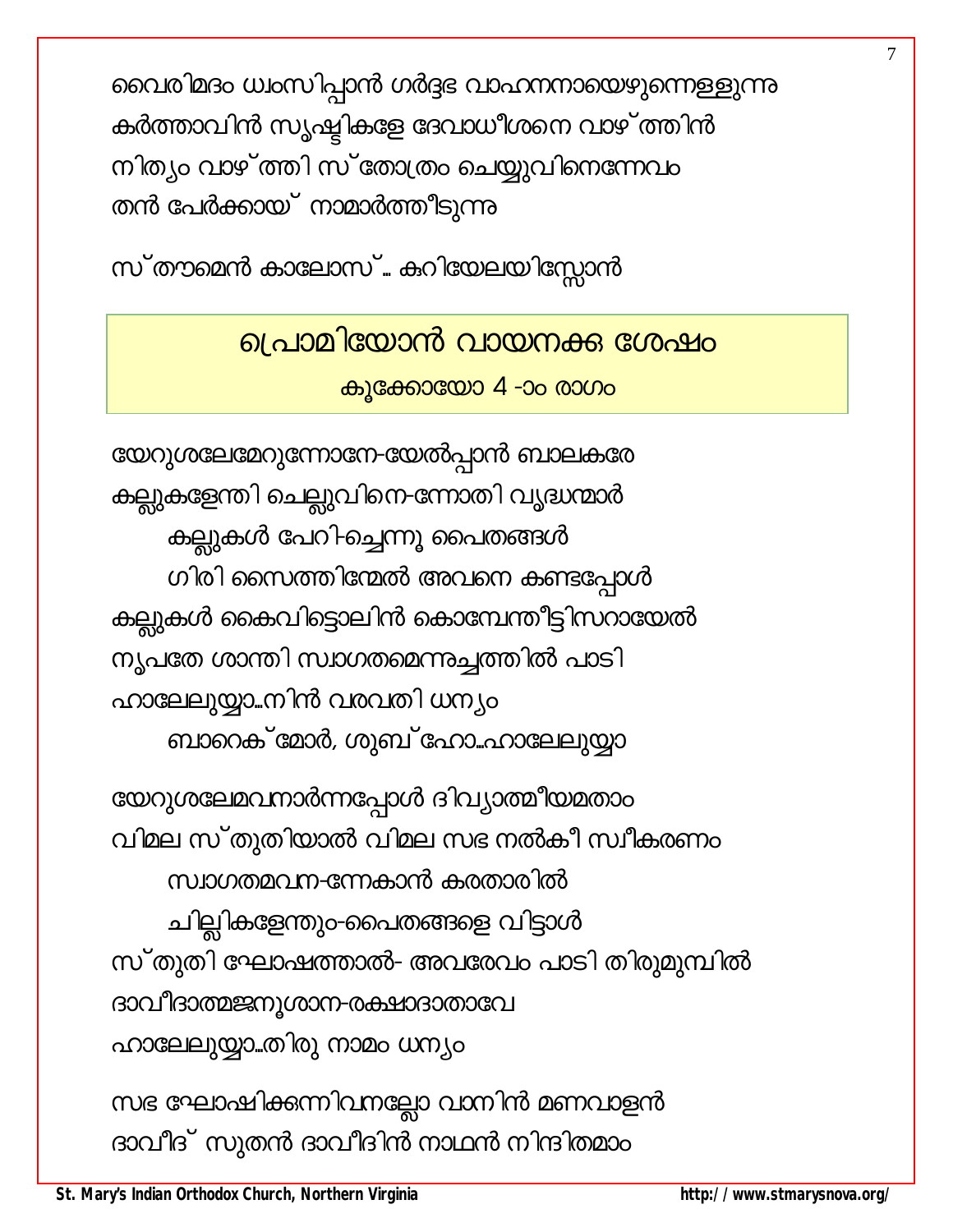മൃഗമേറുന്നു-തിരു മുമ്പിൽ നിബിയർ നടകൊള്ളുന്ന-ശിഷ്യ ഗണം പിമ്പേ പിഞ്ചുകിടാങ്ങൾ സൈത്തിൻ കൊമ്പേന്തിക്കൊണ്ടാർത്തു ദാവീദാത്മജനൂശാന-ധന്യൻ രക്ഷകനേ ഹാലേലുയ്യാ..പാനതിലൂശാന

മെന ഓലം..ഹാലേലുയ്യാ

യീഹുദ്യായിൽ കർത്താവിൻ കാലത്തുണ്ടായോ-രാശ്ചര്യം മഹനീയം താൻ ശിഷ്യന്മാരൊത്തു മഹിമാവിൻ തേരുള്ളോൻ സീനായേ വിറ കൊളളിച്ചോൻ-പെരുന്നാൾ കൊണ്ടാടാൻ ഗർദ്ദഭമേറീട്ടേറുശലേം നഗരം പൂകമ്പോൾ കൈപ്പിള്ളകളൂശാനകളാൽ പാടിക്കീർത്തിച്ചു ഹാലേലുയ്യാ..പാനതിലൂശാന

മൊറിയൊ റാഫോം...

എത്രോയും ഹൂത്തോമ്മോയും കഴിഞ്ഞ് മാർ യാക്കോബിന്റെ ബോവൂസാ

- 1 ഉണ്ണികളാർത്തു നാഥൻ ശുദ്ധൻ ശുദ്ധൻ ശുദ്ധൻ ഗർദ്ദഭമേറിട്ടേറുശലേമേറുന്നോൻ ശുദ്ധൻ
- 2. പാടിൻ പാടിൻ പാടിൻ സ്തോത്രം ദൈവസുതന്നായ് എന്തിനു മാന്ദ്യം തൽ സ്തുതി പാടാൻ നീ നിർദ്ദിഷ്ടൻ
- 3. നാഥന്നേറ്റം പ്രിയമാം വിനയം പൂണ്ടു ചരിപ്പാൻ ഈ ലോകത്തിൽ തന്നുടെ മാർഗ്ഗം സംസ്ഥാപിച്ചാൻ

8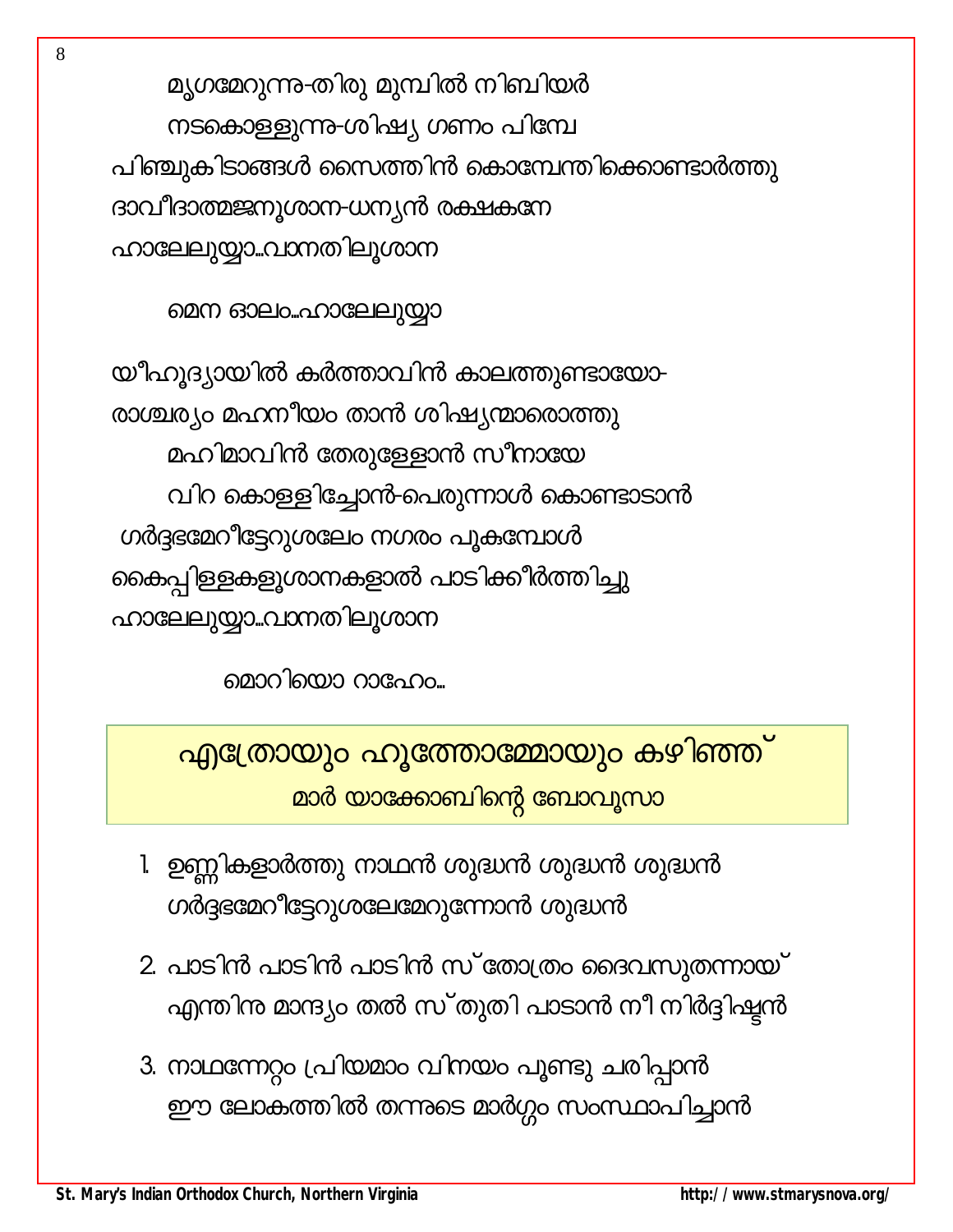- 4. ശ്രേഷ് ഠന്മാർ തൻ വാഹനമേൽക്കാതതി വിനയത്താൽ അന്യജനത്തെ ദർശിപ്പാനായ് ഗർദ്ദഭമേറി
- 5. എബ്രായന്മാർ വരുമരചൻ തൻ വിനയം ദർശി ച്ചൂശാനപ്പാട്ടാർത്തിടുവാനായ് കൊമ്പുകളേന്തി
- 6. വൃദ്ധന്മാരാ വിഹിത സ്തുതിയിൽ നീരസമാണ്ടു ആശ്ചര്യത്തോടൂശാനക്കായ് ബാലകരാഞ്ഞു
- 7. വൃദ്ധന്മാർ തൻ കട ഭാരത്തെ വീട്ടി യുവാക്കൾ യോഗ്യമതാകും സ്തുതിയവിടേവം സംഭൃതമായി
- 8. ആഗതനീശൻ വാഴ് വുടയോനെന്നുത്തരമാർത്തു വൻസ് തുതിയാലായെഴുന്നെള്ളത്തിൻ പാത മുഴങ്ങി
- 9. താതൻ സ്തുത്യൻ നരരക്ഷയ്യായ് സുതനെ വിട്ടോൻ സീയോൻ തെരുവിൽ മൃഗമാരൂഢൻ പുത്രൻ വന്ദ്യൻ
- 10. വന്ദ്യൻ പുത്രന്നുച്ച രവത്തിൽ സ് തോത്രം പാടാൻ ബാലന്മാരേ പ്രേരിപ്പിച്ചോൻ റൂഹാ സ്തുത്യൻ
- 11. മുമ്പിൽ നിബിയർ പിമ്പിൽ ശ്ലീഹർ ബാലന്മാരും ഊശാനപ്പാട്ടുൽഘോഷിച്ചങ്ങവനെ വാഴ് ത്തി
- 12 നാഥൻ ദൈവം നിന്ദ്യ മൃഗത്തെ വാഹനമാക്കി സ്കറിയായേ നിൻ മൊഴി നിറവേറി സ്തുതി ഘോഷിക്കാം

കൈമുത്തിക്കമ്പോൾ ചൊല്ലാവുന്നതു (സാരക്ഷിത ജാതികളെ എന്ന പോലെ)

1 ഗർദ്ദഭ വാഹനനേ നൽക്കൊമ്പുകളേന്തി കുട്ടികൾ കീർത്തിച്ചവനേ മശിഹാ സ് തോത്രം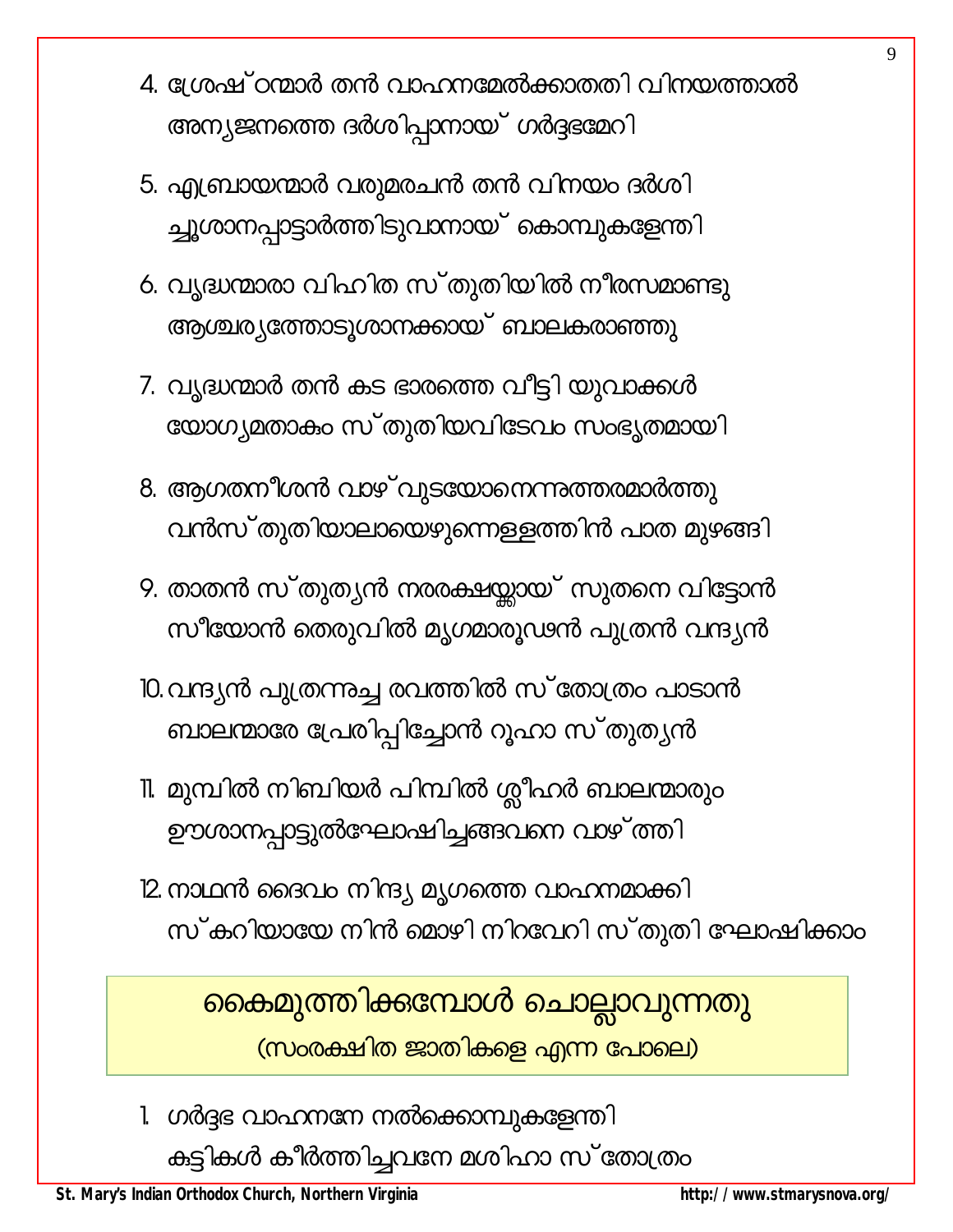- 2. തെളിയുക സീയോൻ മകളേ തവ നൃപനാർന്നു വാതിൽ തുറന്നേറ്റുക ശമദായകനേ നീ
- 3. പിത്യ സഹിതം വാനിൽ സ്തുതിയേൽക്കുന്നോനേ ഭൂമി തലേ ബാല ജനം വാഴ് ത്തീടുന്നു
- 4. സ്വപ്രഭയാൽ സ്രാപ്പികളേയഞ്ചിക്കന്നോൻ സീയോനിൽ ഗർഹിതമാം ഗർദ്ദഭമേറി
- 5. വിനയമെഴും പ്രാണപ്രിയ പ്രേമാവേശാൽ സ്തുതിഗീത പ്രകരത്താലവനേ വാഴ്ത്തി
- 6. മൃതിയാമിരുൾ നീക്കിത്തൻ സുതരെക്കാത്ത വിശ്വദ്യതിയേ ശാന്ത്യാ വന്നാലും നീ
- 7. മമ മക്കൾക്കൈശ്വര്യം നൽകുന്നോനേ ധനശാലീ കരുണാബ്പേ വന്നാലും നീ
- 8. തിരു രുധിരാൽ രക്ഷിപ്പാനങ്ങേ വിട്ട ധന്യ പിതാവിന്നുയരങ്ങളിലൂശാന
- 9. പനിനീർപ്പൂ പരിമളനേ പ്രേമാകാരാ ജീവൗഷധ സൗരഭ്യം നീ വീശുന്നു
- 10. മിന്നീടുന്നഗ്നിദ്യൂതി നിന്നിൽ നിന്നും വക്ത്രം ജീവന്തമുത്ഥാനവുമേകുന്നു
- 11 അന്ധതമേ-നൽകിയ സാത്താൻ ലജ്ജിച്ചു സ്ഥർഗ്ഗീയ പ്രഭയെന്നെ ഭാസിപ്പിച്ചു
- 12 തിരു മർമ്മങ്ങളെ റൂശ്മാ ചെയ്തല്ലോ ഞാൻ മമ പാപം മായിക്കുക കൃപയാൽ നാഥാ

10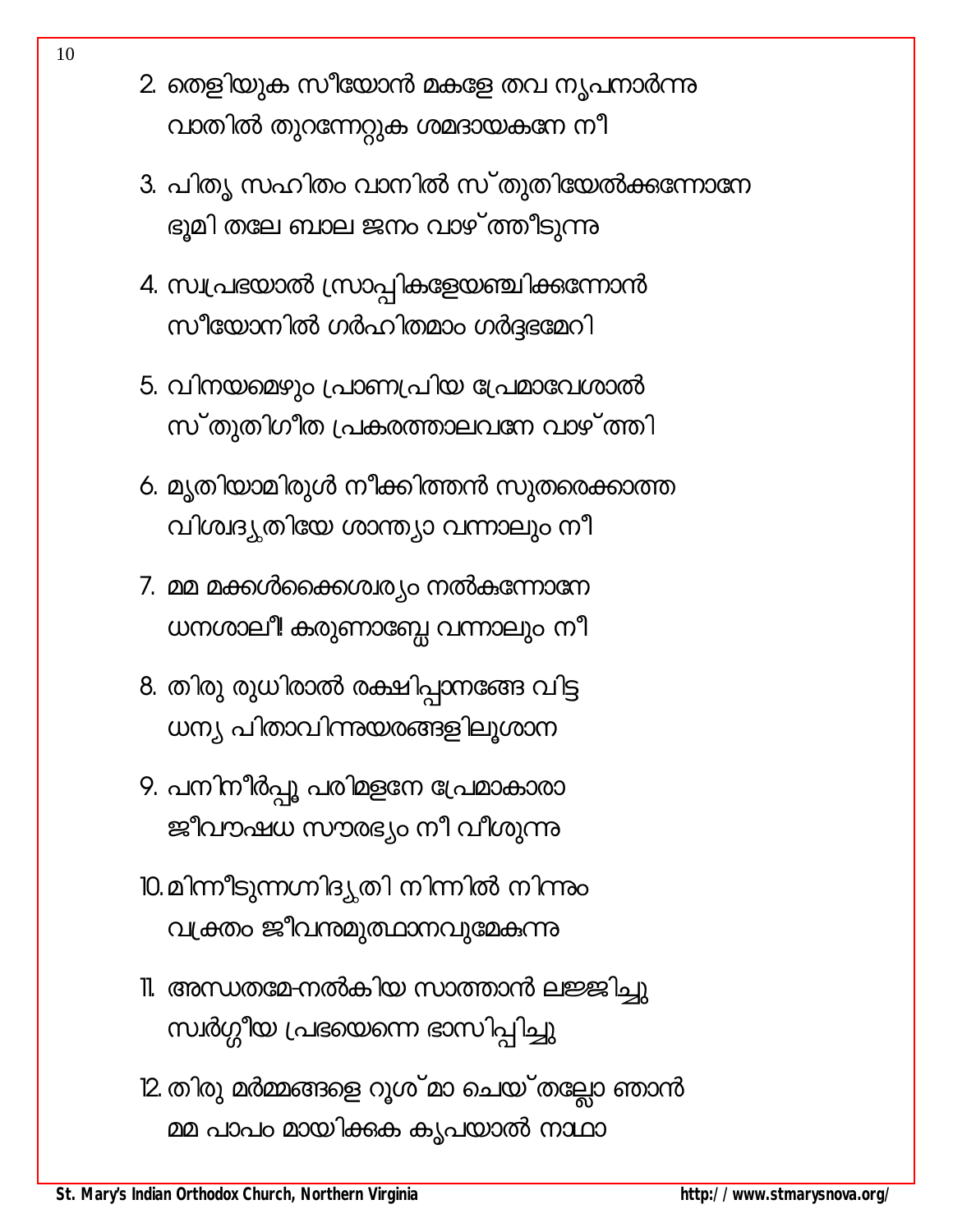### സ്<mark>സ</mark>ീബാ ആഘോഷം

കിഴക്ക്

പട്ടക്കാരൻ: ദൂതന്മാർ സേവിപ്പോനേ! ജനം: ഈശാ നീ പരിശുദ്ധൻ പട്ടക്കാരൻ: ക്രോബേന്മാർ വാഴ് ത്തുന്നോനേ! ജനം: ശക്താ നീ പരിശുദ്ധൻ പട്ടക്കാരൻ: സ്രാപ്പികൾ കദീശാർപ്പോനേ! ജനം: മൃതിഹീനാ നീ പരിശുദ്ധൻ പട്ടക്കാരൻ: പാപികളന്താപത്തോടർഥിച്ചോതുന്നു ജനം: ദാവീദത്മജനൂശാന! കൃപയടിയാരിൽ ചെയ്യേണമേ

 $\circ$  Is kompace

പട്ടക്കാരൻ: തീമയർ ഹാലൽ ചൊൽവോനേ! ജനം: ഈശാ നീ പരിശുദ്ധൻ പട്ടക്കാരൻ: ആത്മീയർ ശ്ലാഹിപ്പോനേ! ജനം: ശക്താ നീ പരിശുദ്ധൻ പട്ടക്കാരൻ: മണ്മയരാഘോഷിപ്പോനേ! ജനം: മൃതിഹീനാ നീ പരിശുദ്ധൻ പട്ടക്കാരൻ: പാപികളന്താപത്തോടർഥിച്ചോതുന്നു ജനം: ദാവീദത്മജനൂശാന! കൃപയടിയാരിൽ ചെയ്യേണമേ

വടക്ക്

പട്ടക്കാരൻ: മേലുള്ളോർ മാനിപ്പോനേ! ജനം: ഈശാ നീ പരിശുദ്ധൻ പട്ടക്കാരൻ: മദ്ധ്യമർ കീർത്തിക്കുന്നോനേ!